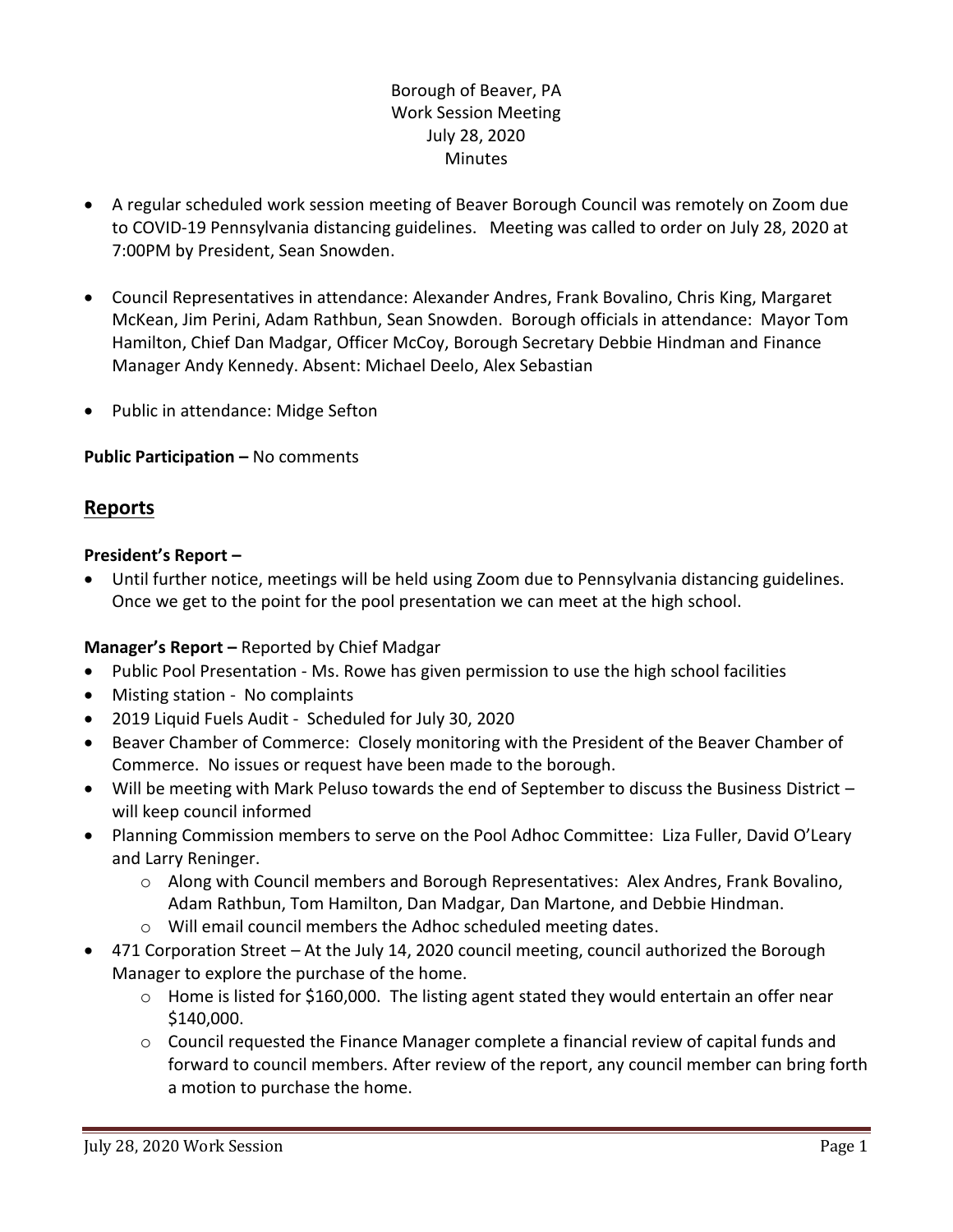- Beaver Life Magazine scheduled to be mailed the first week of August
- Remaining 100 tons of salt to complete the contract have been ordered
- Pruning trees a permit should not be required
- Air Monitor Mr. Deelo attended a webinar and requested the following to be read to inform council:
	- $\circ$  At the Carnegie Mellon RAMP Webinar yesterday, one of the action items regarding air monitors was listed as follows: Redeploy some sites near the cracker plant (we have baseline from 2018-2019). As you may recall we had one of the air monitors from this program installed at the lift station in Beaver. After enough baseline data was developed, it was moved to another location. Now with startup of the Shell cracker plant not too far in the distance, they wish to reinstall the air monitor. Timing for redeploying installation is late 2020 or early 2021.
- Ordinance for non-commercial animals: Received an email questioning if we had an ordinance regarding owning non-commercial animals for personal/familial use. Our solicitor requested that this be forwarded to the Planning Commission for their research.
	- o Forwarded to the Planning Commission on July 22, 2020
- Civil Service Eligibility List will expire the end of August 2020
	- $\circ$  Discussion regarding hiring 2 additional full-time police officers. Mr. Kennedy to follow up with an email to council members explaining the financial impact.

#### **Mayor Hamilton**

Misting station – An asset to our town, have received a lot of positive comments.

#### **Fire Department –** No report

#### **Emergency Management Coordinator - No report**

**Engineer –** No report

**Solicitor –** No report

## **Council Committee Reports**

### **Public Safety/Code Enforcement –** No report

**Finance –** Reported by Mr. Perini

Need to start budget discussions for 2021.

### **Highway –** Reported by Mr. Bovalino

 Will discuss with Mr. Martone the Columbia Gas 2021 construction projects in order to plan paving projects.

### **General Government –** Reported by Mr. Andres

Discussion regarding Business District restaurant seating availability during COVID